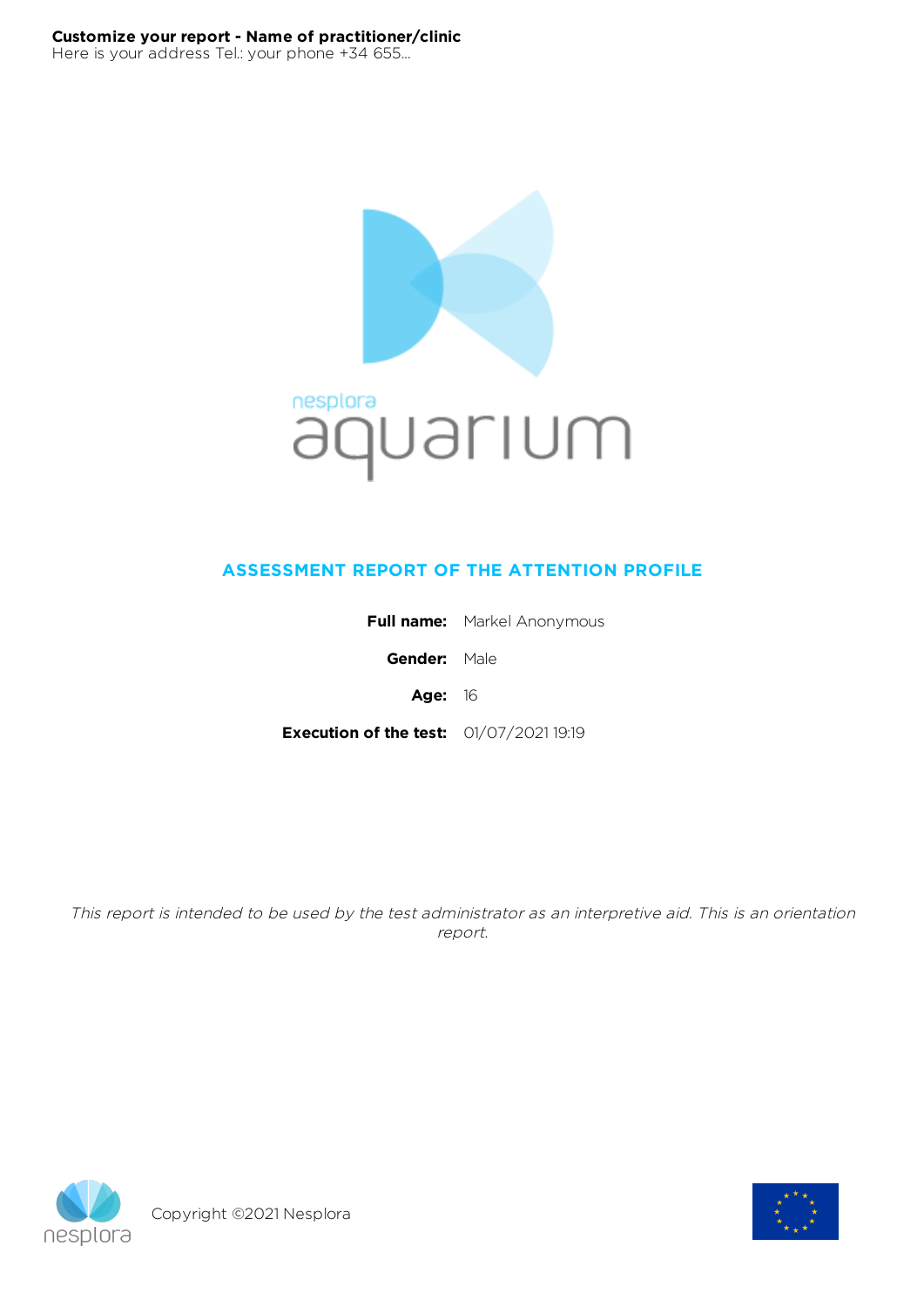Here is your address Tel.: your phone +34 655...

| <b>Full name:</b>             | Markel Anonymous |
|-------------------------------|------------------|
| Gender:                       | Male             |
| Date of birth:                | 12/02/2004       |
| Age:                          | 16 years         |
| <b>Execution of the test:</b> | 01/07/2021 19:19 |
| <b>Test duration:</b>         | O:11:59          |
|                               |                  |
| Scale used:                   | 16-40 Male       |

#### **Previous notes:**

No previous comments

#### **Subsequent notes:**

No comments following the test

For a better interpretation of the report, it is recommended to consult the Nesplora Aquarium manual.



**Markel Anonymous**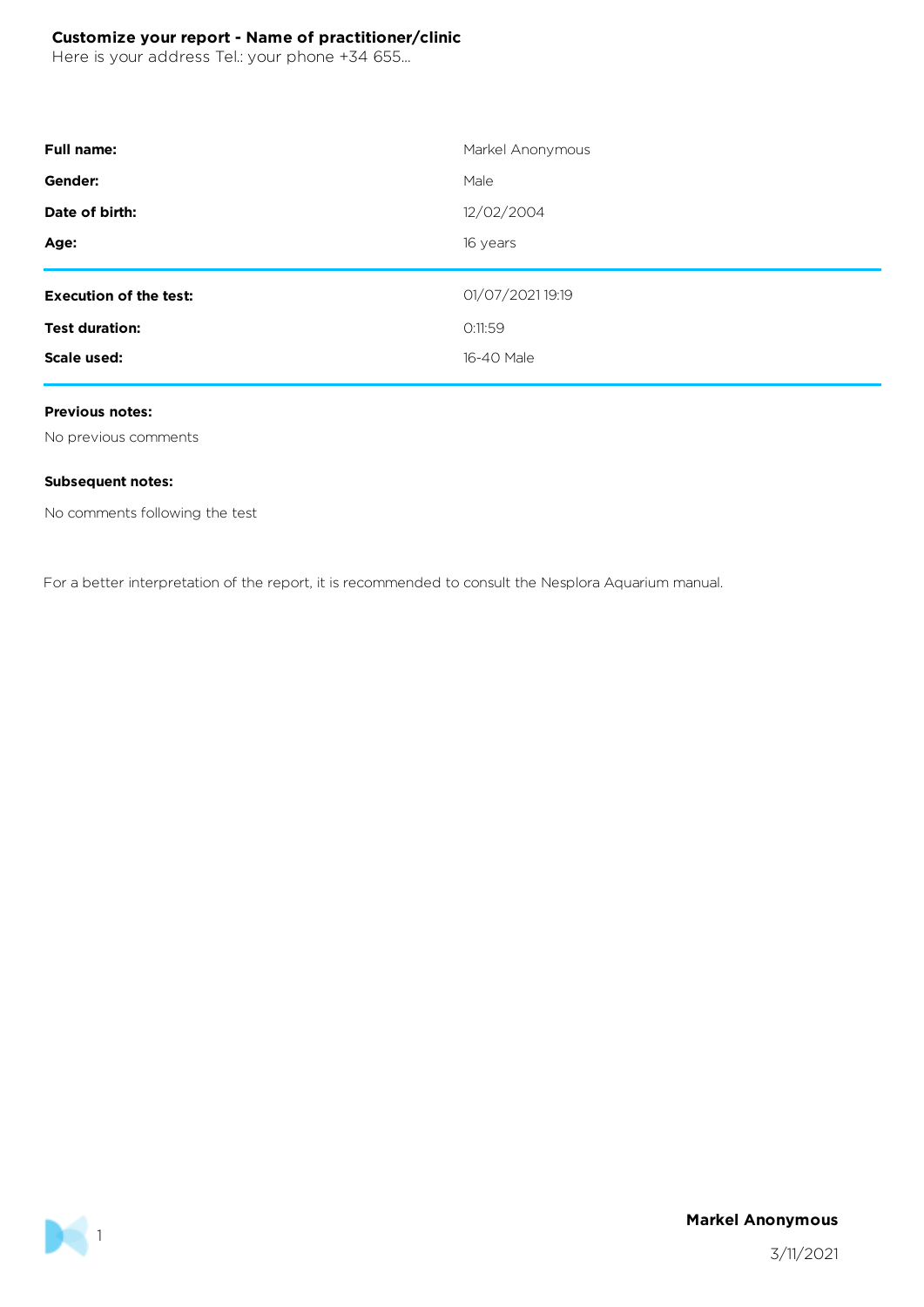Here is your address Tel.: your phone +34 655...

### **1. NESPLORA AQUARIUM ASSESSMENT REPORT**

#### **1.1. GENERAL DESCRIPTION**

Nesplora Aquarium is a Continuous Performance Test (CPT) performed in a virtual environment through a system composed by goggles with motor sensors, headphones and a button to answer to the task. This test is designed to assess attention processes and help in the diagnose of cognitive disorders.

The virtual environment presented in the goggles is similar to a room of an aquarium and the subject is placed at the center of this room. The software updates the perspective depending on the head movements, providing the feeling of being into the virtual environment.

Between the two rocks of the main fish tank and through the headphones, different visual and auditory stimuli are presented. The subject should press the button or not depending on the instruction.

The test is composed by 3 tasks:

. Task 1 [Training] AX Paradigm The button should be pressed with certain visual and auditory stimulus as long as it is preceded by another determined auditory or visual stimulus.

Task 2 DualXno Paradigm: The button should be pressed with all visual and auditory stimuli except with certain visual stimulus and certain auditory stimulus (different from the visual one).

Task 3 DualXno Paradigm: The button should be pressed with all visual and auditory stimuli except with certain visual stimulus and certain auditory stimulus (different from the visual one). The stimulus that should not be pressed are reversed with respect to the previous task.

Data is shown in graphics and boards with text that explains the T scores obtained related to the performance.:



The symbol \* next to a value in the results table indicates that this is significantly higher than the value of the same variable in another experimental condition.



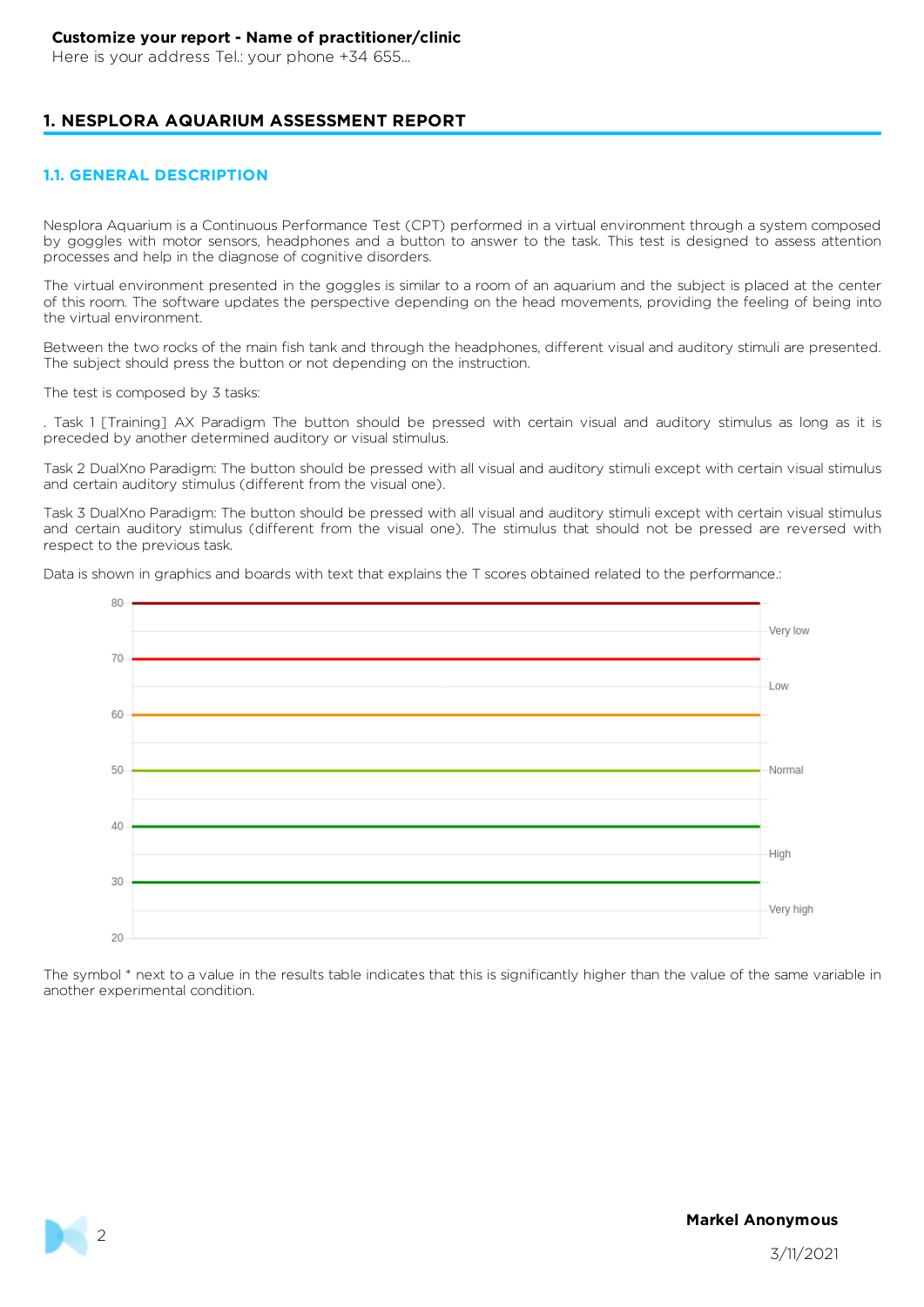Here is your address Tel.: your phone +34 655...

### **2. RESPONSE SPEED AND SUSTAINED ATTENTION**

The following tables present the scores related to the reaction time and attentional vigilance during the test:



#### **DESCRIPTION OF THE INDEXES:**

**RT Mean (react time)-correct answers:** It indicates the average time from when the stimulus appears until the button is pressed at the correct answers. This measure represents the average response speed with which the stimulus is processed before responding. Markel obtained a high performance in this variable.

**Standard deviation of RT in correct answers:** It indicates the variability of RT in the correct answers throughout the test. It is considered a measure of answer consistency, and it can be a sign of fluctuation of the sustained attention or decrease in vigilance during the test. Markel obtained a normal performance in this variable.

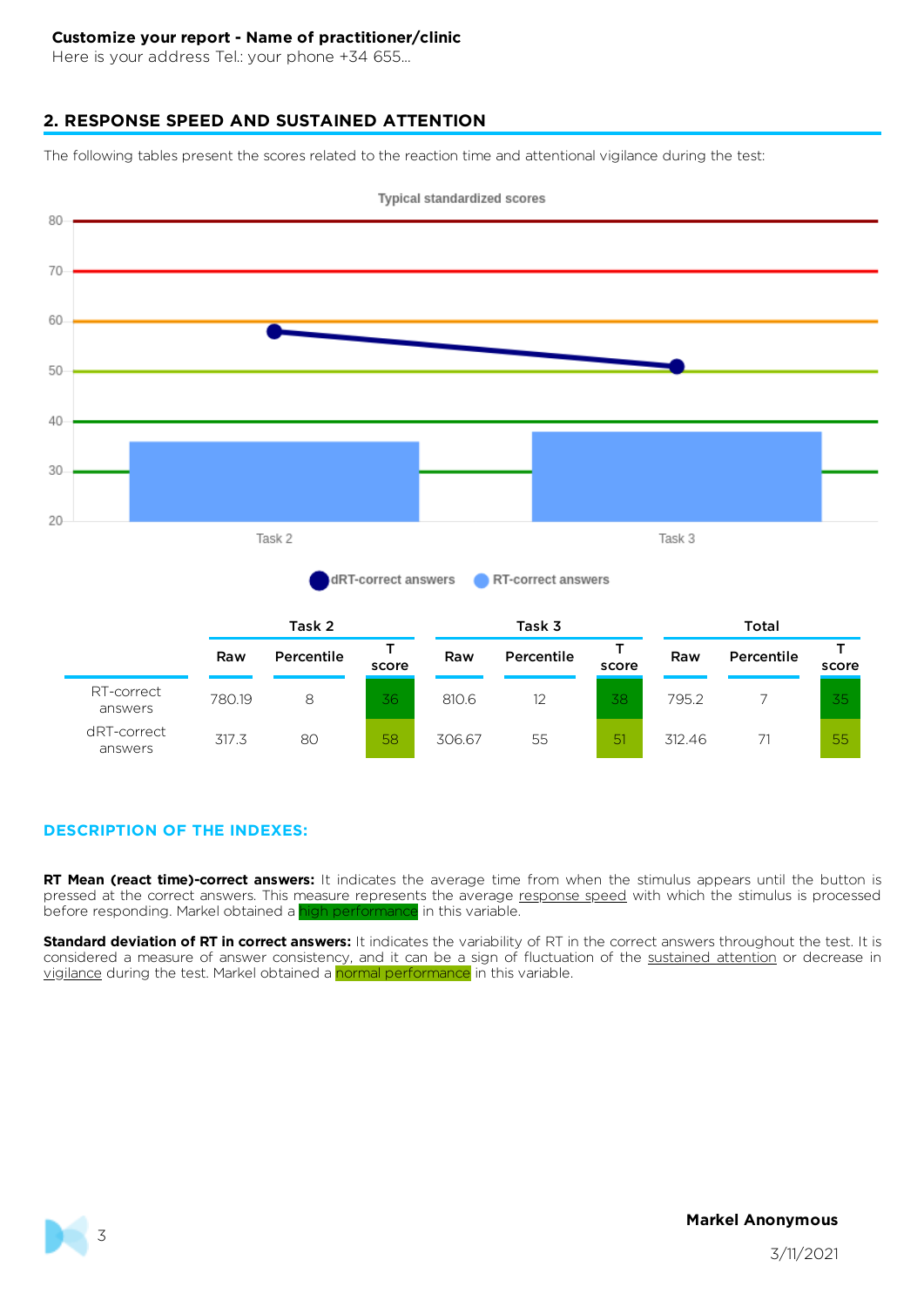Here is your address Tel.: your phone +34 655...

# **3. ATTENTION AROUSAL AND CONSISTENCY IN THE RESPONSE**

The following tables present the scores related to alertness and response consistency during the test:



**Typical standardized scores** 

# **DESCRIPTION OF THE INDEXES:**

**Omission errors:** They occur when Markel has to press the button with the target stimulus but it does not. This variable is indicative of alertness (arousal) to respond to the target stimuli. Markel obtained a low performance in this variable.

**Correct answers discrepancy between blocks:** This score is obtained from the comparison between the correct answers in the first half of the task and the ones obtained in the second half of the task. This measure is considered an indicator of answer consistency and fatigue during the task. Markel obtained a low performance in this variable.

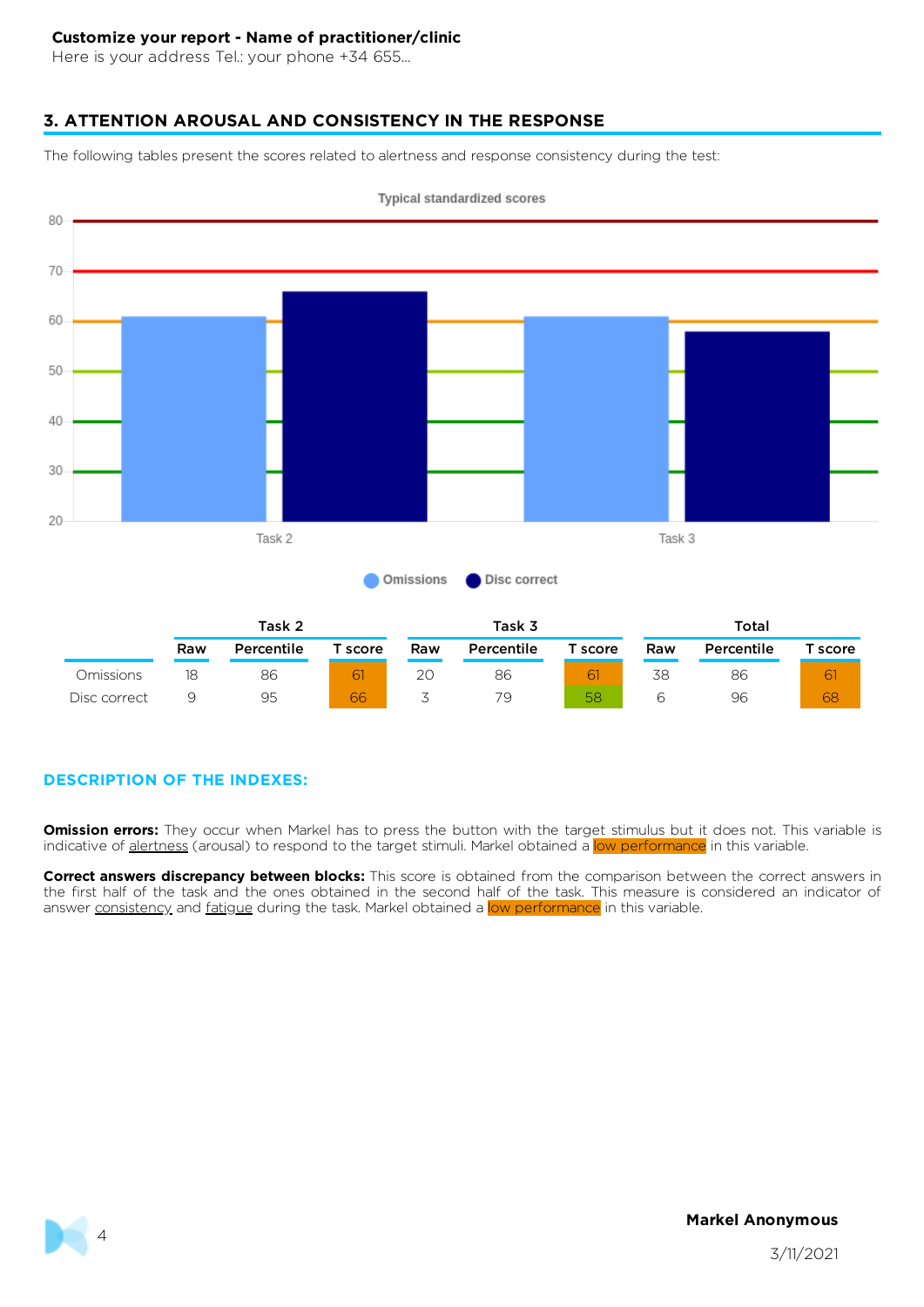Here is your address Tel.: your phone +34 655...

# **4. INHIBITORY CONTROL**

The following tables present the scores related to impulsivity and inhibitory control.



**DESCRIPTION OF THE INDEXES**

**Commission errors:** They occur when Markel must not press the button with the presented stimulus and, however, presses it. This variable is indicative of impulsivity or inhibitory control which are involved in selective attention processes. Markel obtained a normal performance in this variable.

**RT Mean (Reaction Time)-commissions:** It indicates the average time from when the stimulus appears until the button is pressed at the wrong answers (commissions). This measure provides an explanatory and complementary nature to commission errors. Low reaction times are related to greater impulsivity and/or hyperactivity. High reaction times are considered a secondary measure of inattention. Markel obtained a normal performance in this variable.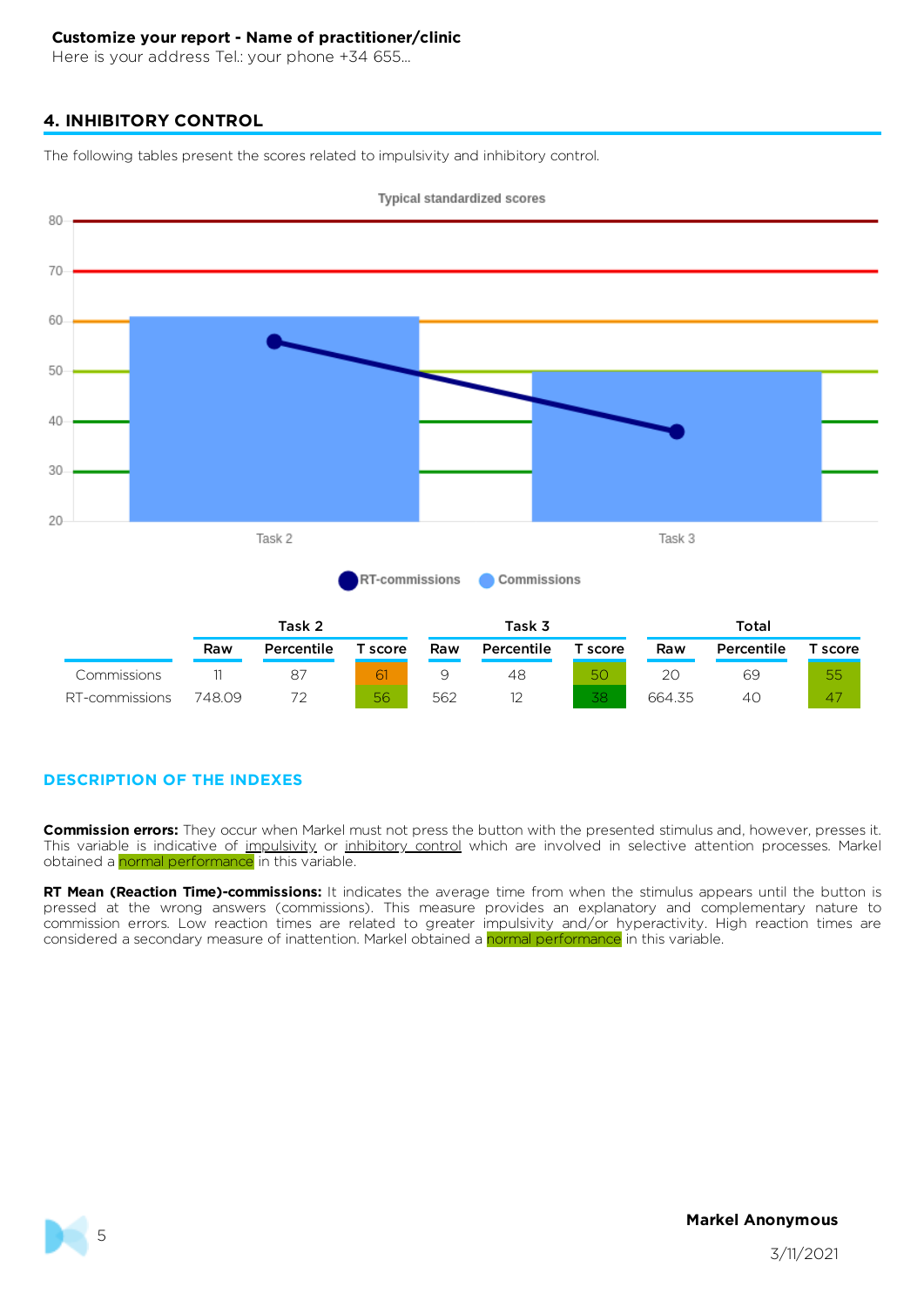Here is your address Tel.: your phone +34 655...

# **5. WORKING MEMORY (DUAL EXECUTION)**

In Nesplora Aquarium, 2 dual execution tasks are held, which involve a load in the Central Executive System. The following graph and table present the hit rate in these tasks:



#### **Typical standardized scores**

\*The scores must be interpreted in an inverse way, since they are based on the number of hits in the task.

# **DESCRIPTION OF THE INDEXES**

**Working memory indicator** It is defined by the overall performance of Markel in dual execution tasks. The parallel processing of both sensory modalities defines these exercises as dual execution tasks. This indicator measures the capacity of parallel processing during the completion of the task. Markel obtained a normal performance in this variable.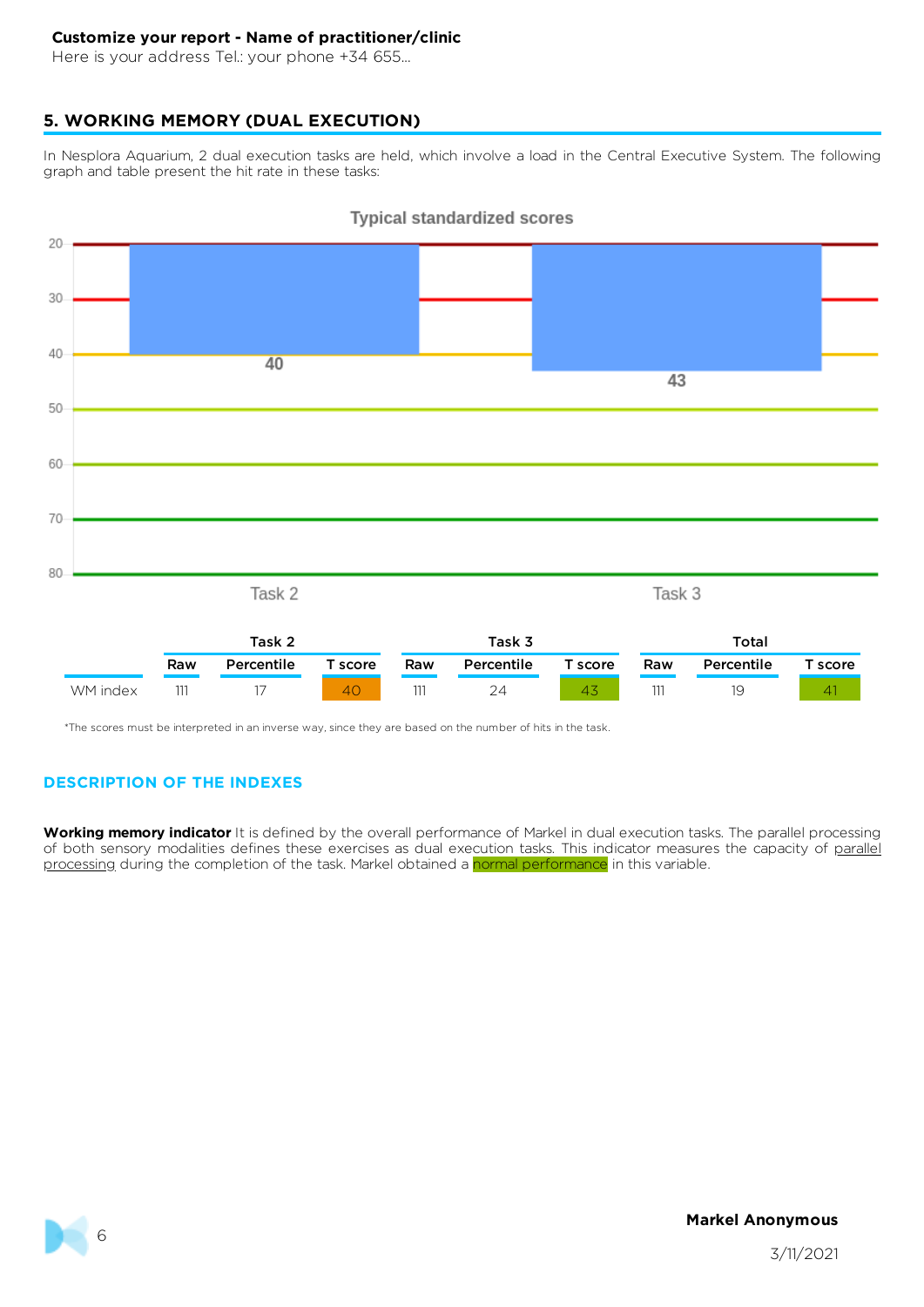Here is your address Tel.: your phone +34 655...

# **6. SWITCHING (ADAPTATION TO CHANGE) AND INTERFERENCE**

#### **SWITCHING**

In Nesplora Aquarium, the change between tasks 2 and 3 represents a challenge for the "switch" capacity or change of the attentional resources. In the following graphic the indices corresponding to this capacity are presented.



### **Typical standardized scores**

### **DESCRIPTION OF THE INDEXES**

**Switching:** This index indicates the ability of to adapt to change between the tasks of the test, which reflects part of the cognitive flexibility of Markel. The score shows the difference between the correct answers in the last part of the task 2 and the correct answers at the beginning of the next task 3. Markel obtained a normal performance in this variable.

**RT Switching -correct answers:** This index measures the capacity of adaptation to change, which reflects part of the cognitive flexibility of Markel. The score shows the difference between the reaction time in the hits of the last part of task 2 and the number of hits in the beginning of task 3. Markel obtained a normal performance in this variable.

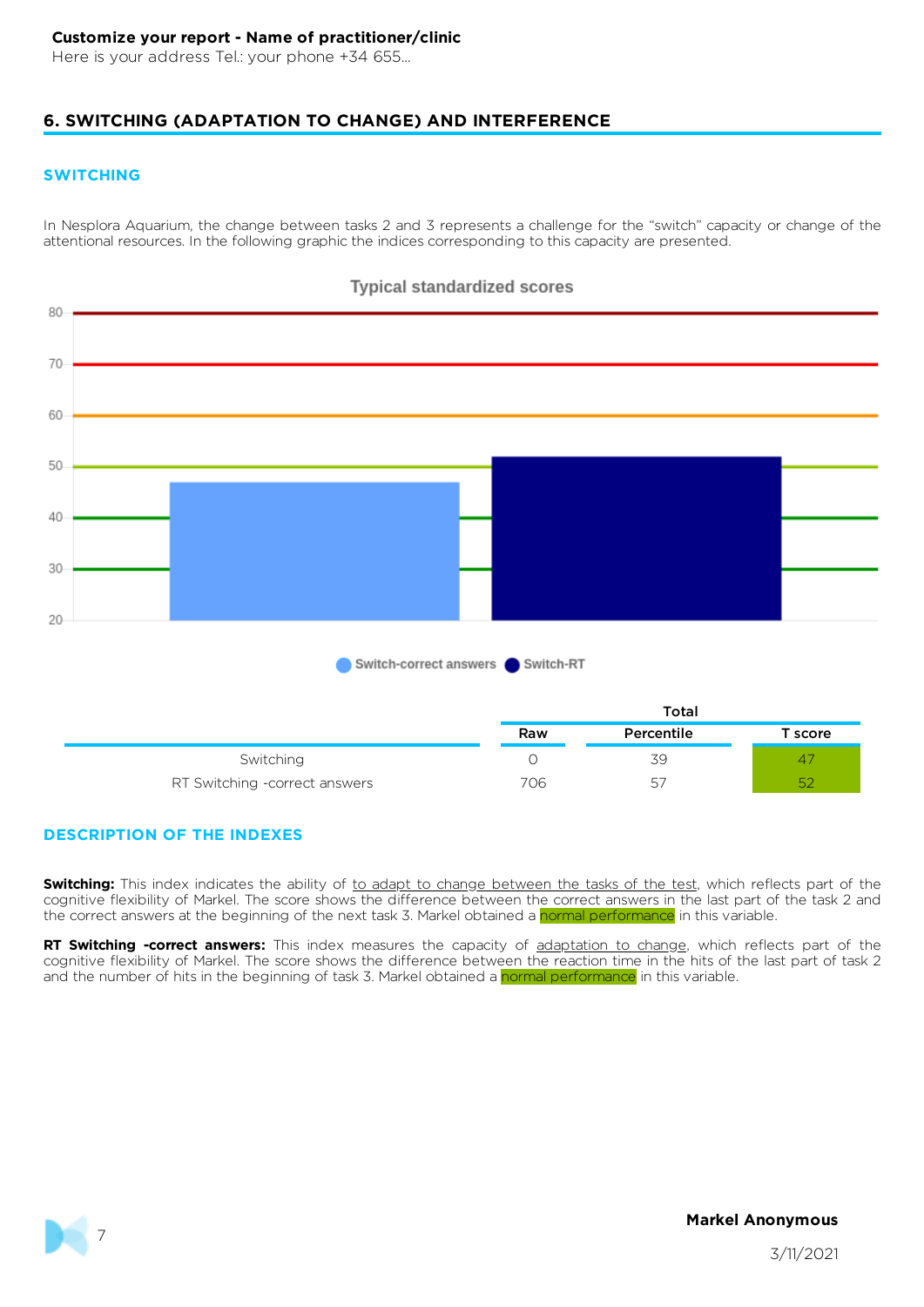Here is your address Tel.: your phone +34 655...

#### **PERSEVERATIONS**

The graphic and the table below present the index of perseverative errors of Markel. These are that errors in the task 3 (XnoDUAL) which are related to the target stimuli of the previous task:



### **DESCRIPTION OF THE INDEXES**

**Perseverative errors:** This type of error occurs in the task 3 (DualXno) when Markel answers the task following the instructions of the previous task, in other words, when omitting pressing with the visual or auditory target stimulus of the previous task or when making commission errors. The score in this indicator shows the capacity of interference control of Markel, who obtained a normal performance in this variable.

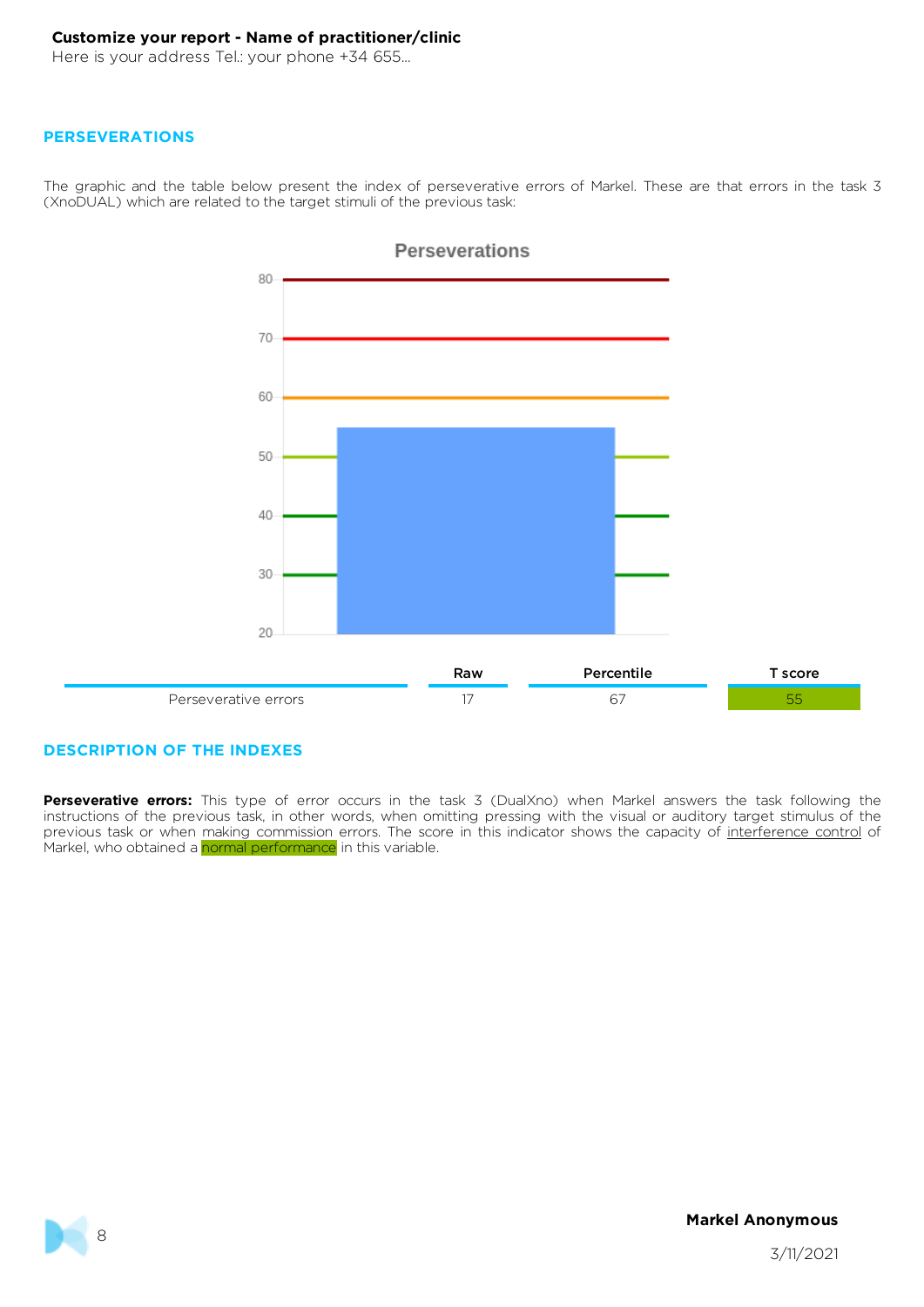Here is your address Tel.: your phone +34 655...

#### **7. PERFORMANCE BASED ON THE SENSORY CHANNEL:**

In the tasks performed by Markel both visual and auditory stimuli have been involved. In the following tables, the performance between the visual and auditory stimuli in the different attention variables is compared.



### **Typical standardized scores**

|                     |        | Visual     |         |         | Auditory   |         |  |
|---------------------|--------|------------|---------|---------|------------|---------|--|
|                     | Raw    | Percentile | T score | Raw     | Percentile | T score |  |
| <b>Omissions</b>    |        | 49         | 50      | *36     | 90         | 63      |  |
| Commissions         | $*16$  | 80         | 58      | 4       | 45         | 49      |  |
| RT-correct answers  | 667.63 | 11         | 38      | *99274  | 26         | 43      |  |
| dRT-correct answers | 178.81 | 47         | 49      | *367.53 | 86         | 6       |  |

#### **DESCRIPTION OF THE INDEXES:**

**Omission errors:** They occur when Markel has to press the button with the target stimulus but it does not. This variable is indicative of alertness (arousal) to respond to the target stimuli.

**Commission errors:** They occur when Markel must not press the button with the presented stimulus and, however, presses it. This variable is indicative of impulsivity or inhibitory control which are involved in selective attention processes.

**RT Mean (react time)-correct answers:** It indicates the average time from when the stimulus appears until the button is pressed at the correct answers. This measure represents the average response speed with which the stimulus is processed before responding.

**Standard deviation of RT in correct answers:** It indicates the variability of RT in the correct answers throughout the test. It is considered a measure of answer consistency, and it can be a sign of fluctuation of the sustained attention or decrease in vigilance during the test.

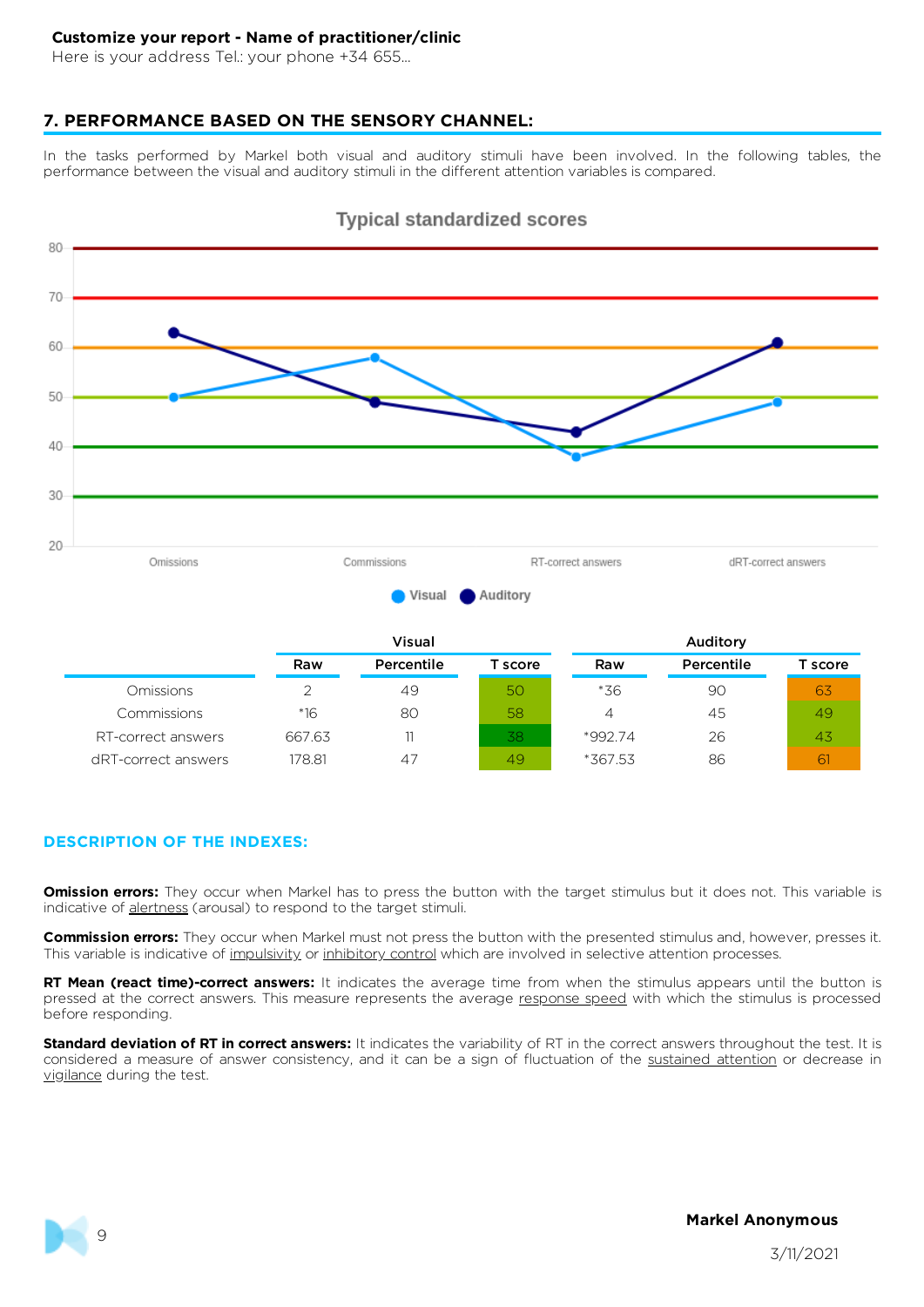Here is your address Tel.: your phone +34 655...

### **VISUAL/AUDITORY PERFORMANCE BY TASKS**

In the following graph, we can observe how the scores in omissions and commissions have evolved throughout the task in both sensory modalities:



Auditory/Visual performance by tasks

#### **VISUAL PERFORMANCE:**

|             |     | Task 2     |         |     | Task 3     |         |
|-------------|-----|------------|---------|-----|------------|---------|
|             | Raw | Percentile | score : | Raw | Percentile | T score |
| Omissions   |     | 66         | 54      |     | 49         | 5C      |
| Commissions |     | 88         | 62      |     | ◡          | 56      |

#### **AUDITORY PERFORMANCE:**

|             |     | Task 2     |                       |     | Task 3     |                     |  |
|-------------|-----|------------|-----------------------|-----|------------|---------------------|--|
|             | Raw | Percentile | $\mathsf{\tau}$ score | Raw | Percentile | $^\mathsf{T}$ score |  |
| Omissions   |     | 90         | 63                    | 10  | 9          | 63                  |  |
| Commissions |     | 79         | 58                    |     | 24         | 745                 |  |

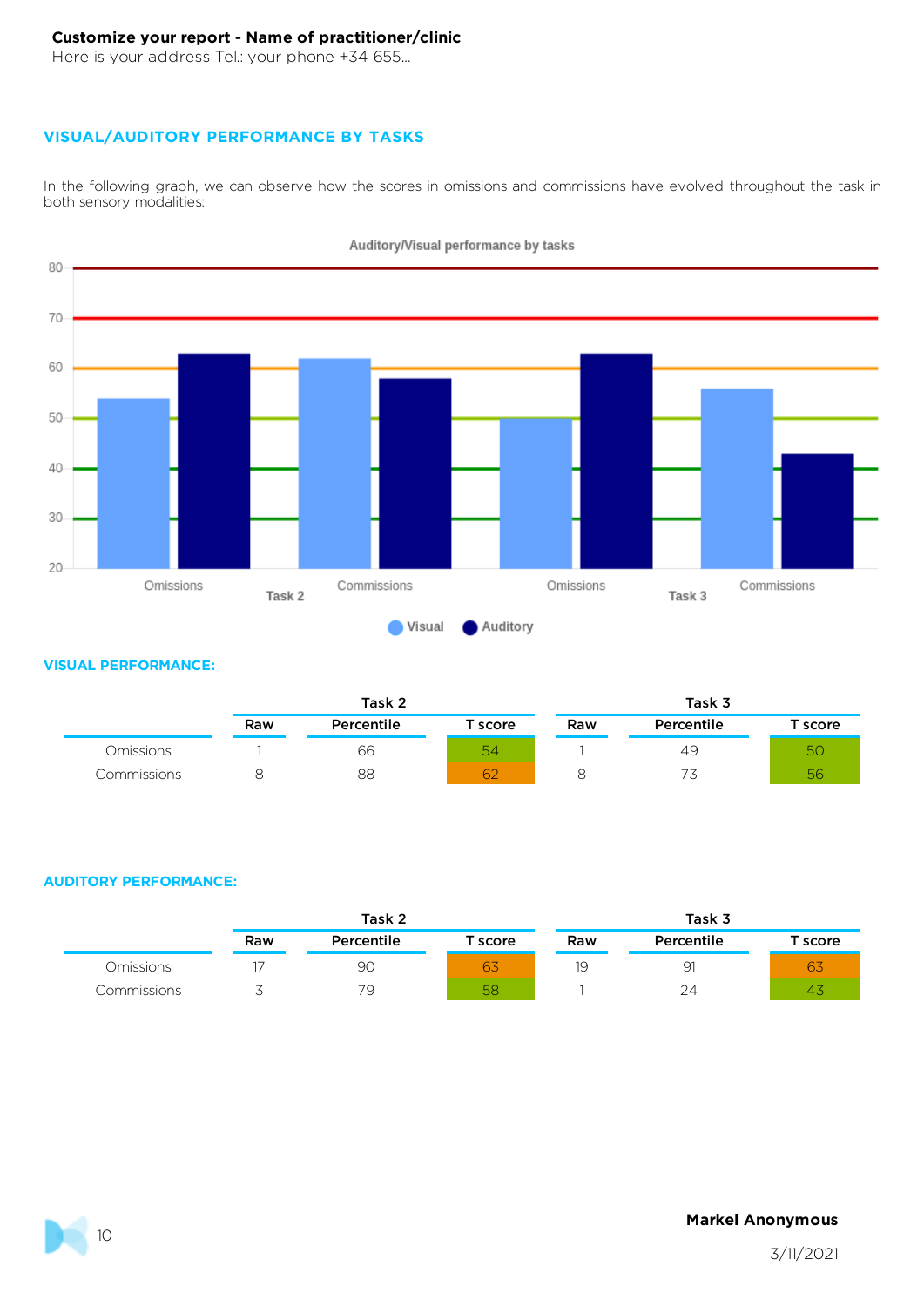Here is your address Tel.: your phone +34 655...

# **8. MOTOR ACTIVITY**

The following graph shows the movement of Markel during the entire test. The yellow frame represents those areas from which the area of visual stimuli can be seen. Outside of that frame it is impossible to visualize the visual stimuli to perform the task.



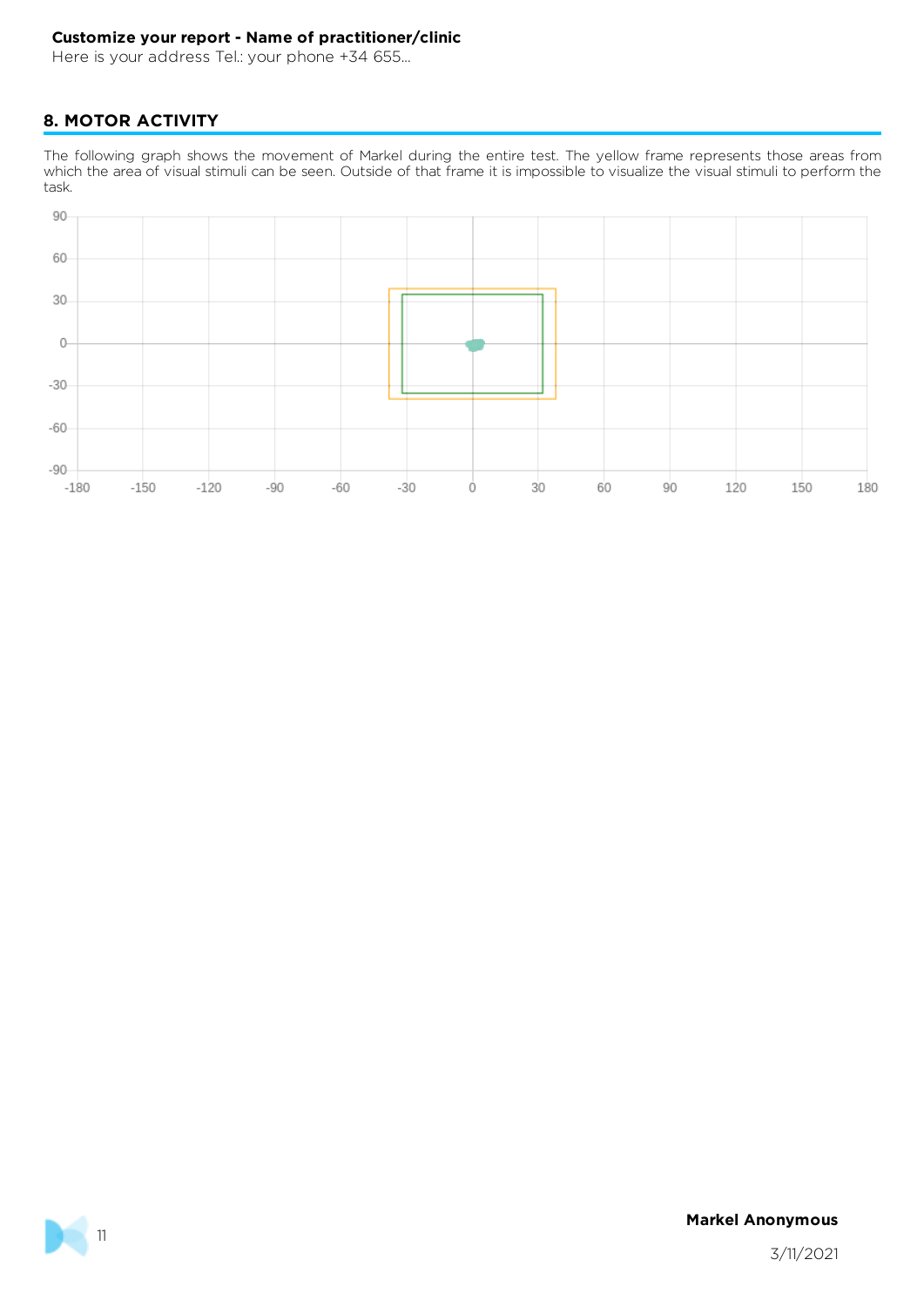Here is your address Tel.: your phone +34 655...

These graphs indicate the activity of Markel longitudinally along the 2 tasks and in relation to the distractors presented during the same:



# Task 2 Task 3 1 Coffee megaphone 1 telephone 1 telephone 2 Boy 2 Door 3 Cough 3 Baby 4 Bubbles 4 Photograph megaphone